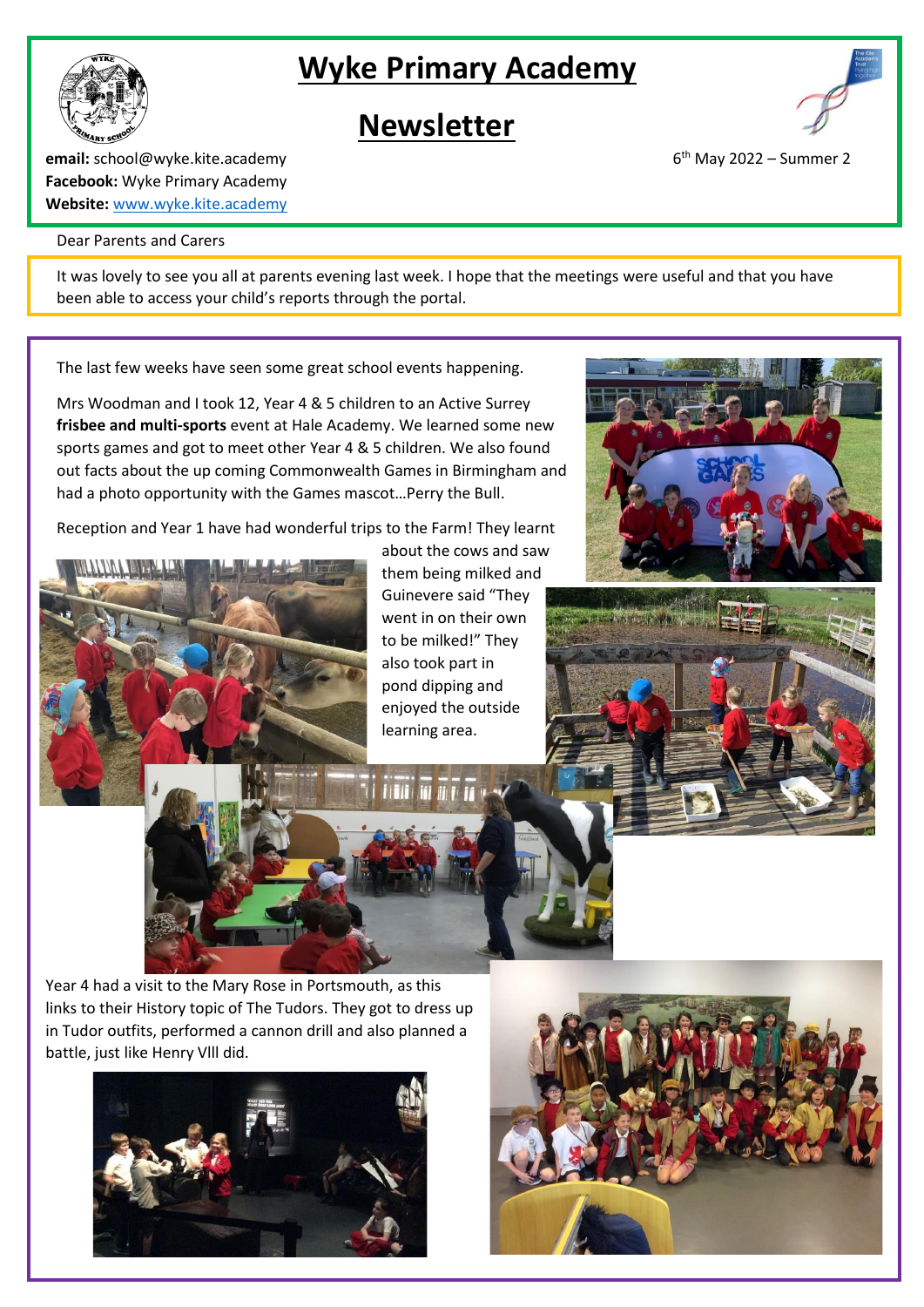## **Friends of Wyke Events**

The FOW have some fun events planned for the remainder of the school year…

Thursday sees our first Colour Run! If you haven't booked already, today is the last day to book. Bookings to be made vi[a www.friends-of-wyke.square.site](http://www.friends-of-wyke.square.site/)

Other FOW events coming up with details to follow:

- 2022 Tea towels
- Parents Quiz Night "The Wyke House of Games" Thursday 16th June 2022
- Father's Day gifts Friday 17<sup>th</sup> June
- Wykefest Music and camping weekend 9<sup>th</sup> & 10<sup>th</sup> July 2022

# **Queens Platinum Jubilee Plans**



We will be celebrating the Queen's Platinum Jubilee throughout the week of 23<sup>rd</sup> to 27<sup>th</sup> May. This will involve various learning and activities during the week, with each year group learning about a different decade of Queen Elizabeth's reign…all ending in a Jubilee tea party on the field on the afternoon of Friday 27<sup>th</sup> May. We would like to invite the children to come to school dressed as a king or a queen OR smart garden party clothes OR wearing red, white and blue. We would like the children to all bring a small

children

donation of tea cakes, fairy cakes, biscuits, crisps etc to share with the class at our party. Please bring these to school on the day.

### **Ground Force Day**

We are putting in plans to develop the outside area of our playground and would like some gardening volunteers to help us out in clearing and tidying the garden areas on Saturday  $21<sup>st</sup>$ May from 10:00 – 13:00. If you have a couple of hours to spare, please do come down to school and help out. You don't have to commit to the whole morning, and the children can come and help out too. If you have gardening tools, such as spades, rakes and shears, please bring them along…I will supply the tea and biscuits!



ideas

#### **School Census Day**



The next school census day is Thursday 19<sup>th</sup> May. The government use the number of children who have a school dinner on this day as one of the ways to calculate our school budget allocation for the following year. We would like to encourage as many children to have a school dinner on this day as possible, because it really does impact on how much funding we get. Because of this, we have a menu change and will be offering the usual Wednesday roast on the Thursday instead.

Please do book a meal for your child if you can. Thank you.

### **Other bits…**

- Reception and Year 1 parents phonics information sessions. We will be running sessions on ELS phonics on Tuesday 10th May at 9:00 and again at 17:00 in the school hall. Come along to see how we teach phonics in school and how you can support your children at home with reading and phonics.
- Surrey Local Authority have informed us of a rise in the number of scarlet fever cases across the area. Please be aware of the symptoms.

*Scarlet fever is a common childhood infection caused by Streptococcus pyogenes, or group A streptococcus (GAS). The early symptoms of scarlet fever include sore throat, headache, fever, nausea, and vomiting. After 12 to 48 hours the characteristic red, pinhead rash develops, typically first appearing on the chest and stomach, then rapidly spreading to other parts of the body, and giving the skin a sandpaper-like texture. The scarlet rash may be harder to spot on darker skin, although the 'sandpaper' feel should be present. Patients typically have flushed cheeks and pallor around the mouth. This may be accompanied by a 'strawberry tongue'. As the child improves peeling of the skin can occur.*